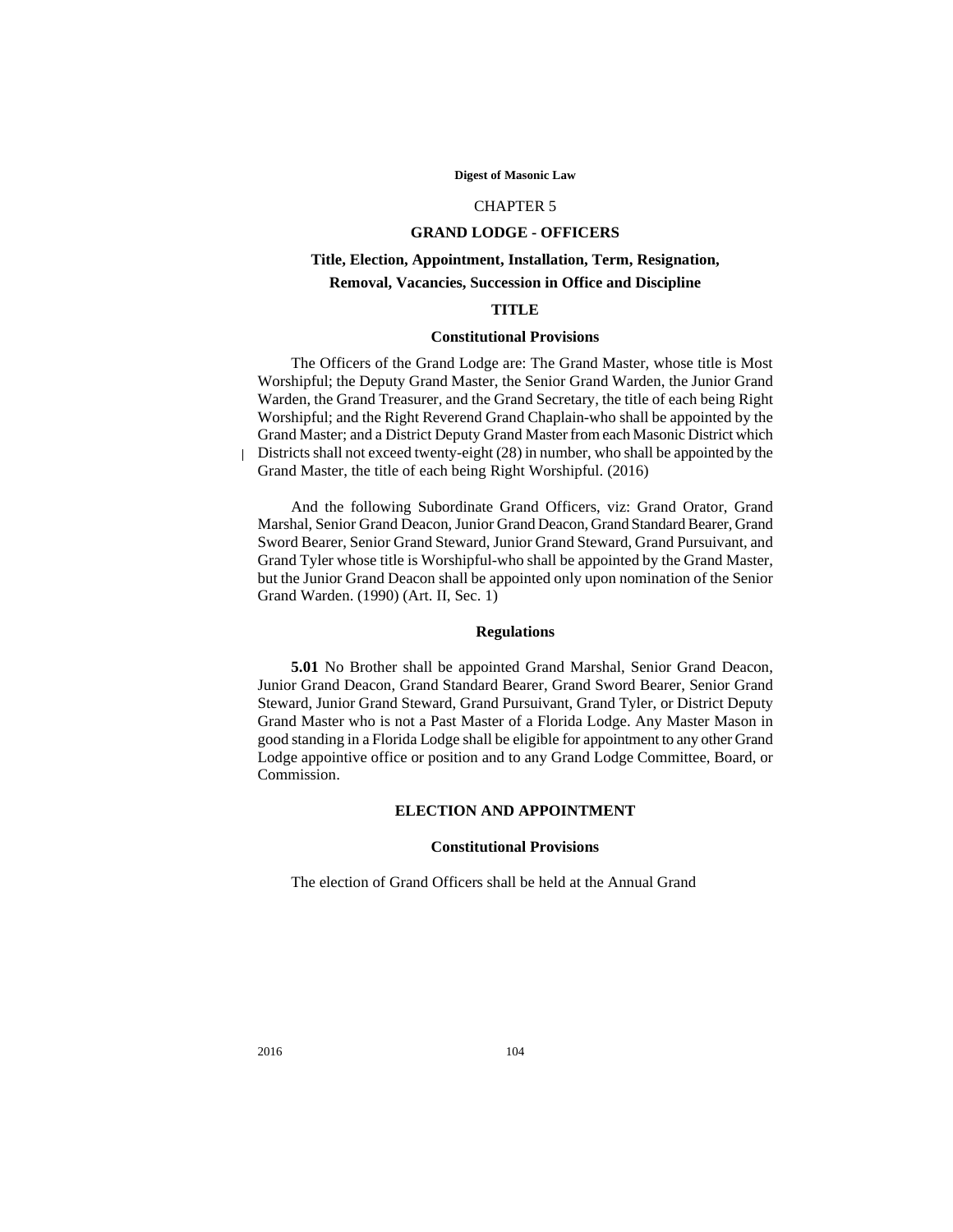Communication at such time as the Grand Lodge may appoint by appropriate Resolution. (Art. III, Sec. 1)

In balloting for Grand Officers, each Lodge is entitled to three (3) votes; if there be but two (2) of the three (3) principal Officers of a Lodge present, the Officer highest in rank shall cast two (2) votes; the Officer present shall have precedence over the proxy of an Officer higher in rank, but if two (2) or more of the Officers are represented by proxies, such proxies shall have precedence according to the rank of the Officers they severally represent; and if there be but one (1) Officer or proxy present, he shall cast the three votes of his Lodge. (Art. III, Sec. 2).

The Grand Master is always in nomination, and a majority of all the votes cast is requisite to a choice. (Art. III, Sec. 3)

Only members of the Grand Lodge who have been regularly elected and installed the Master of a Particular Lodge under the jurisdiction of the Grand Lodge of Florida are eligible to be elected to any office in the Grand Lodge. (Art. III, Sec. 4). (1992)

It is the duty of the Grand Master-elect, as soon after the election as may be, to appoint the Subordinate Grand Officers and to announce the same to the Grand Lodge. (Art. III, Sec. 5)

## **Regulations**

**5.02** (a) Except as to incumbent Elected Grand Lodge Officers, hereinafter provided for, all nominations for election to an elective Grand Lodge Office shall be by nominating petition stating the name of the nominee, his address, telephone number (if any), and the nominee's Lodge number, and shall be signed by ten (10) Master Masons in good standing in one or more of the Lodges in the same Masonic District in which the nominee is a dues-paying member of some Lodge.

The petition shall contain an agreement signed by the nominee that if elected he will accept the office for which he is nominated.

The nominating petition shall be filed with the Grand Secretary on or before January 15. Upon receipt of the petition, the Grand Secretary shall note thereon the time and date of receipt and shall forthwith deliver to the nominee a form which shall provide for the nominee to furnish his personal history, Masonic record, and other pertinent information. The nominee shall sign the personal information form attesting to the correctness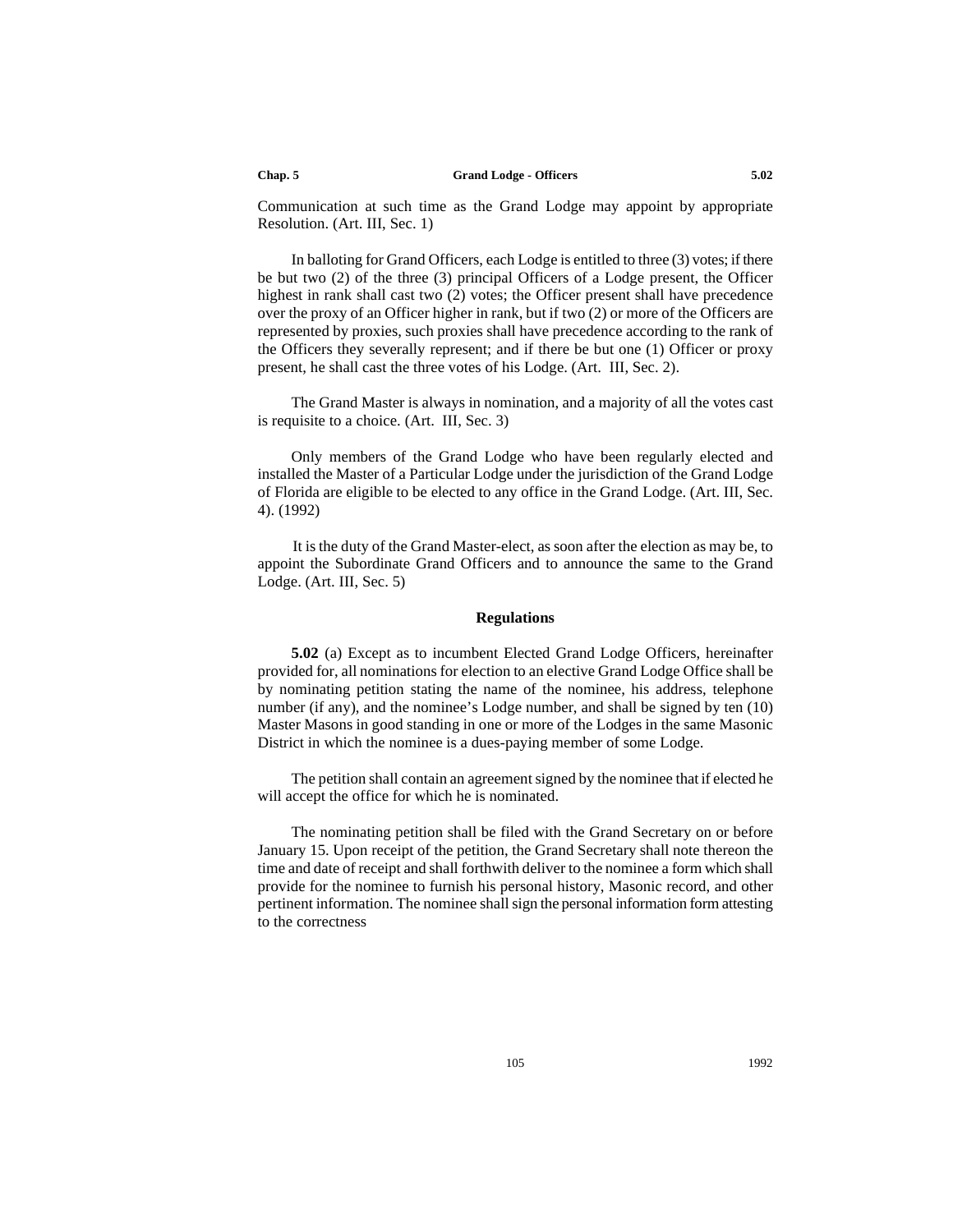#### **5.02 Digest of Masonic Law Chap. 5**

of the information contained therein and return the same to the Grand Secretary on or before February 1. The Grand Secretary shall note on the personal and Masonic history form the date of delivery to and receipt from the nominee.

The Deputy Grand Master, Senior Grand Warden, and Junior Grand Warden shall always be in nomination for the next successive office in the Progressive Grand Lodge Line and the Grand Treasurer and Grand Secretary shall always be in nomination for re-election; *provided*, however, such officer shall file in the office of the Grand Secretary, on or before January 15 a signed, written statement that he will accept the office for which he is nominated as herein provided. The Grand Secretary, upon receipt of the signed written statement aforesaid shall deliver to the nominee a personal and Masonic history form which shall be completed, signed, and attested as to its correctness by the nominee and filed in the office of the Grand Secretary on or before February 1, and the Grand Secretary shall note thereon the date of delivery to the nominee and the date returned to the Grand Secretary's Office.

The Grand Secretary shall send a copy of all nominating petitions and signed written statements of incumbent officers and all personal and Masonic information forms of all nominees to each Particular Lodge, the Grand Lodge Elective Officers, the District Deputy Grand Masters, the District Instructors, and Past Grand Masters on or before March 15.

No other written or printed material or matter shall be distributed by mail or otherwise by, or in behalf of, any candidate or nominee for Grand Lodge Office.

In the event a vacancy or vacancies shall occur in the progressive Grand Lodge Line prior to January 15, the signed statement of an incumbent shall designate the office to which he in traditional course of events would be nominated. If the vacancy shall occur after January 15, the signed written statement of incumbent Grand Lodge Line Officer shall be construed to be an agreement to accept the highest office to which in traditional course of events he would be nominated and elected, that is, in event of a vacancy in the office of Deputy Grand Master the Senior Grand Warden shall be in nomination for Grand Master and the Junior Grand Warden shall be in nomination for Deputy Grand Master. In the event of more than one vacancy, the signed statements of incumbents shall be construed to be nominations to preserve the traditional progress of Grand Lodge Line Officers.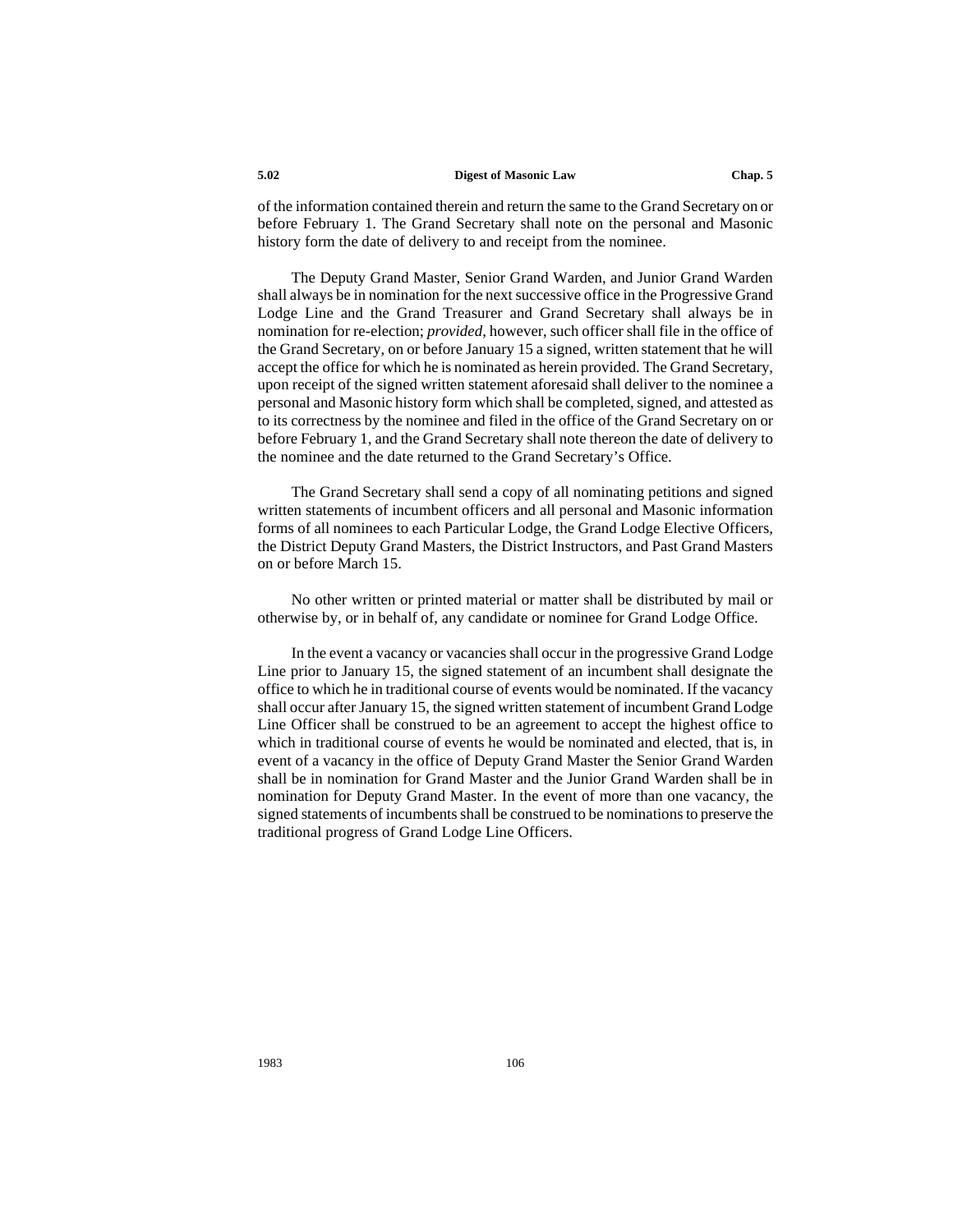In the event of vacancy in nominations or nominees in the Grand Lodge Line Officers, all nominations for office of Junior Grand Warden shall be construed to be nominations for Junior Grand Warden and next highest office or offices so that each nominee shall be eligible for election to either office and may stand for election for the highest office and if not elected he shall be eligible for election to the other office, i.e. all nominees for Junior Grand Warden shall be in nomination for any or all offices vacant and not filled by nomination as above provided.

The Grand Master shall have authority to formulate and issue such Executive Orders as shall be necessary or appropriate to insure orderly election for all vacancies and preserve the traditional progress of Grand Lodge Line Officers.

The Grand Secretary, with the approval of the Grand Master shall prepare form of nominating petition and form for personal and Masonic history of nominees. Nominating petition shall be furnished to any Florida Master Mason upon request therefore.

In the event of any vacancy in nominations or nominees and filling such vacancy is not provided for herein, the Grand Master shall issue Executive Order setting forth the method and time for qualifying to fill such vacancy. (1983)

(b) The Grand Secretary, with the approval of the Grand Master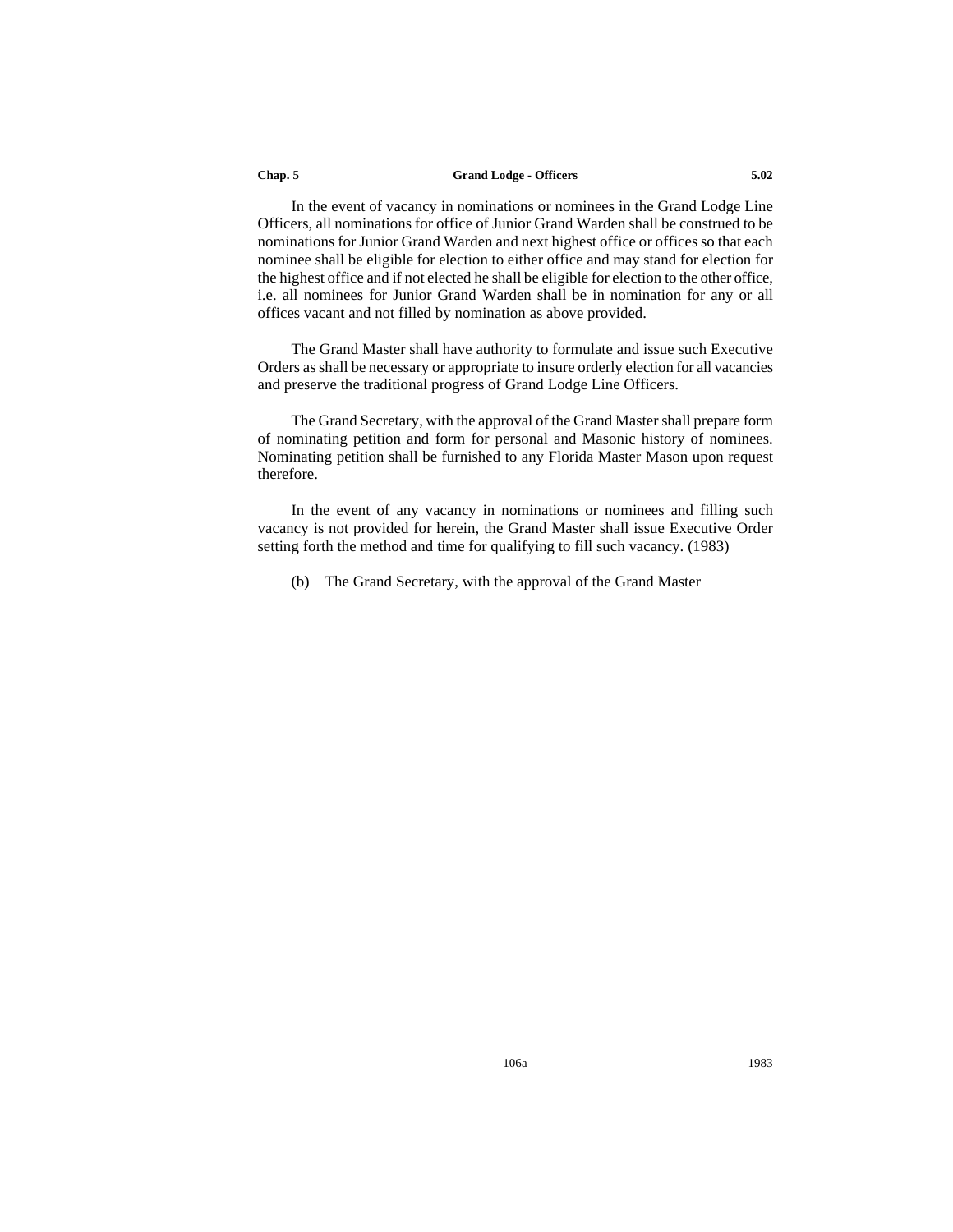**Digest of Masonic Law Chap. 5**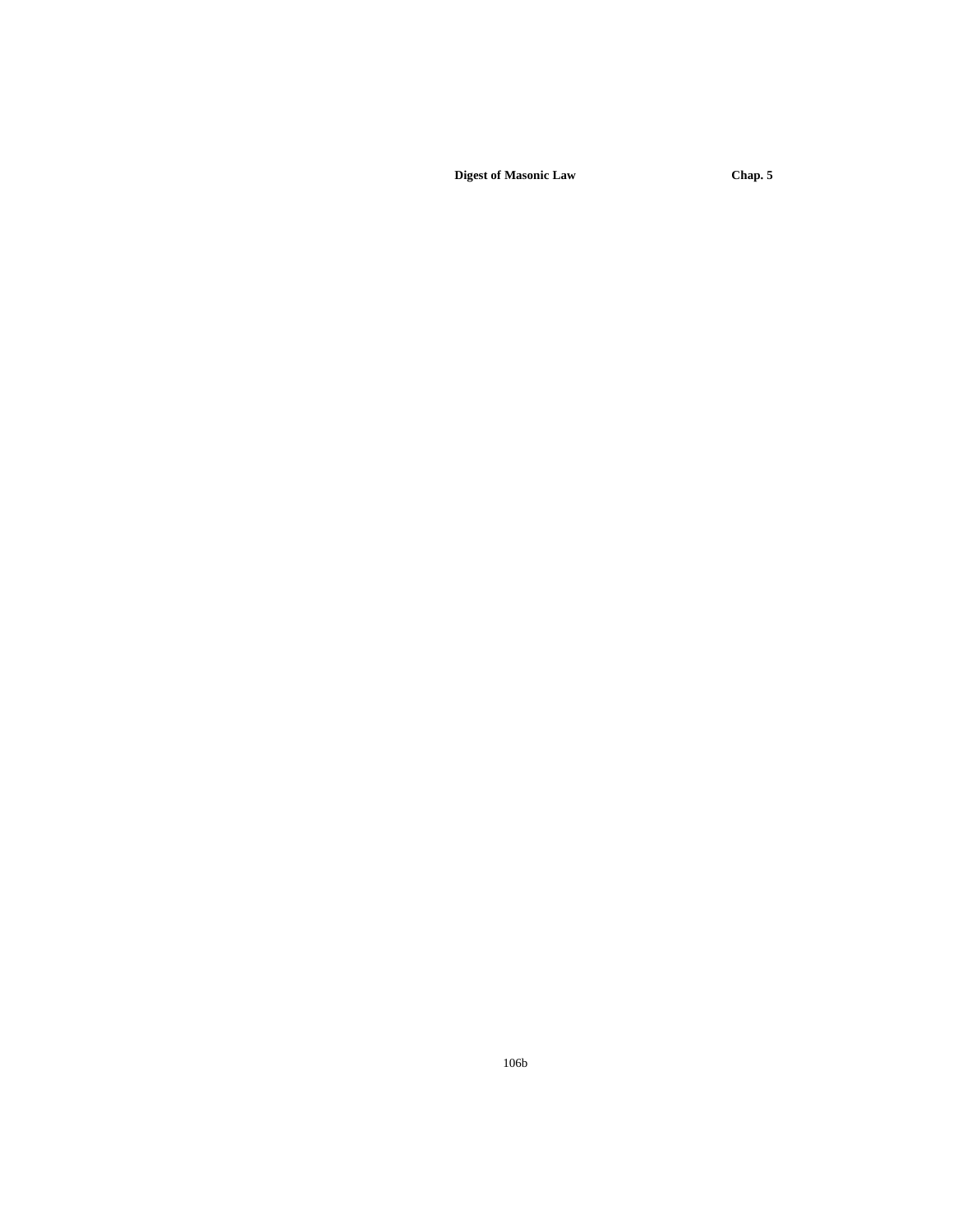shall arrange for printing and delivery of ballots, and if practicable, for use of voting machines and such other arrangements for secret voting by Lodge representatives as shall be appropriate.

The ballot shall show the name of the office, and the name of each nominee for said office shall be printed thereunder; *provided*, if there is only one nominee for an office the name of such office and the name of the nominee shall not be printed on the ballot and the Grand Secretary shall certify to the Grand Lodge that such nominee was elected to the office without opposition.

(c) The Committee on Returns and Credentials shall, under the supervision and direction of the Grand Master, or someone designated by him, conduct the election.

The election shall be by secret ballot or by voting machine.

Upon registration with the Committee on Returns and Credentials, each Lodge Representative shall be given paper ballot with name of office and nominees for such office printed thereon with appropriate space provided for designating the choice and vote of such representative by checkmark or crossmark. The ballot shall contain specific directions as to the manner of casting the ballot. If voting machines are used the Lodge representative, upon registration, shall be given an identification slip entitling him to enter a voting machine and cast his ballot.

The Grand Secretary, with the approval of the Grand Master, shall prepare detailed instructions governing conduct of the election, prescribing time for opening registration, casting of ballots and the period during which ballots may be cast which shall not be earlier than the opening of Grand Lodge nor later than 5:00 P.M. of said day, and shall further prescribe in said instructions detailed information as to place of ballot and preservation of ballots until counting, which instructions so prepared by the Grand Secretary shall be presented to the Jurisprudence Committee no later than twenty-four (24) hours prior to time of beginning of balloting.

Any Lodge representative claiming right to vote more than one ballot by reason of absence of other Lodge representatives shall register his claim with the Committee on Returns and Credentials but at the time of such registration shall be allowed to cast only one (1) ballot. Not later than one (1) hour prior to the time of closing of balloting the representative claiming the right to cast more than one (1) ballot shall again present his claim to the Committee on Returns and Credentials and if no conflict appears with the right of such representative to cast additional ballot or ballots, he shall be given such ballots as he shall be entitled to vote or identification slips entitling him to vote such extra ballots on voting machine.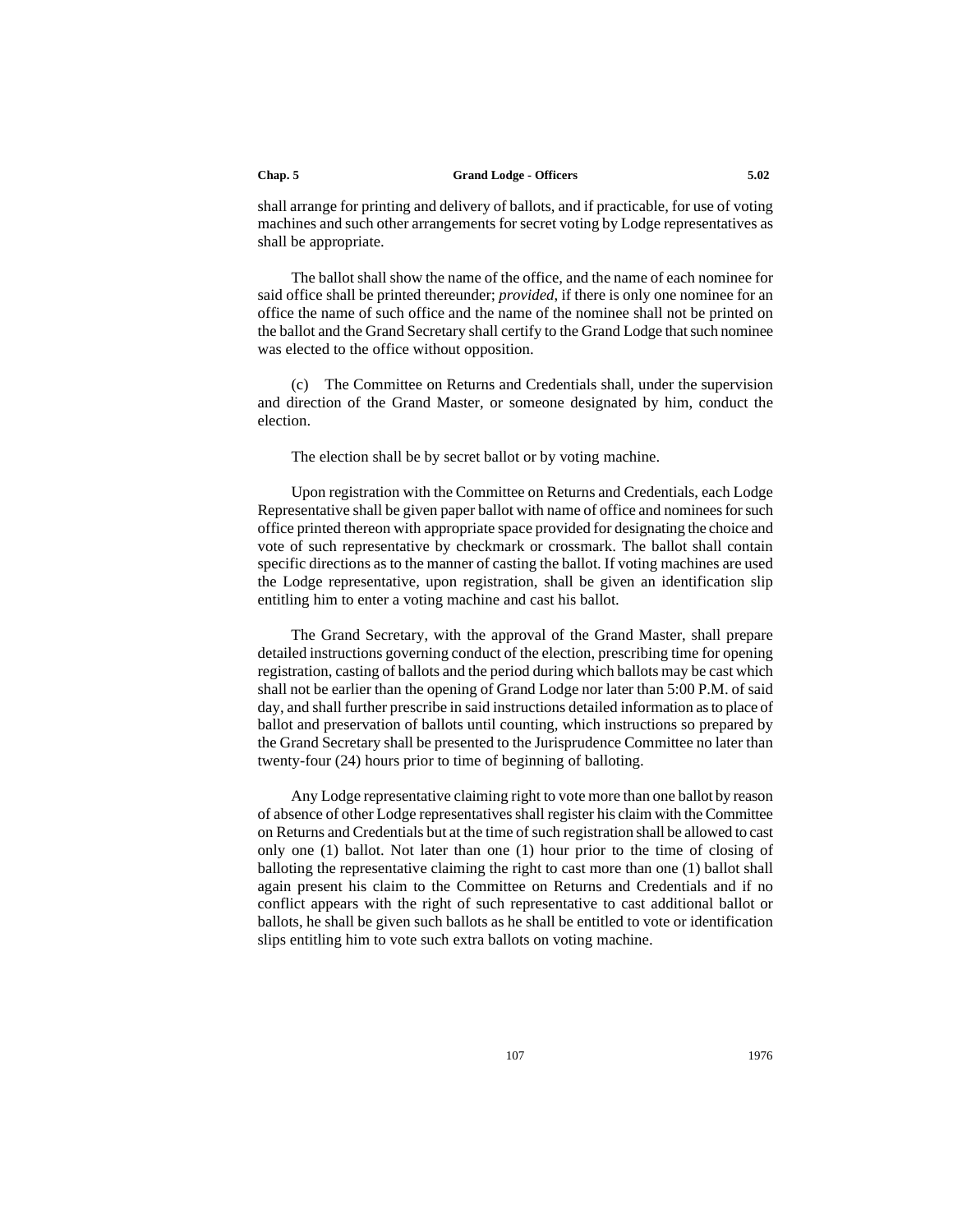#### **5.03 Digest of Masonic Law Chap. 5**

(d) At the close of the time of balloting the Committee on Returns and Credentials, under supervision of a Canvassing Committee of five (5) members, two of whom shall be Past Grand Masters, shall count and canvass the ballots for each nominee and prepare written reports of the results of such count and canvass, which report shall be signed by the Chairman of the Committee on Returns and Credentials and Chairman of the Canvassing Committee, which report shall be forthwith presented to the Grand Lodge. If balloting as above provided shall not result in any nominee for an office receiving a majority of the votes or ballots cast, then and in such event further balloting shall be conducted in accordance with instructions and directions of the Grand Master. Successive ballots shall be taken in accordance with the above procedures by directions of the Grand Master until all offices have been filled by majority vote.

#### **References**

The Grand Secretary shall furnish each Grand Lodge Officer with a certificate of his election or appointment. Reg. 9.08

# **INSTALLATION**

# **Constitutional Provisions**

The last Grand Master, or any other Past Grand Master, may install the Grand Master-elect, whose duty it is to install the other Grand Officers elected and appointed, which duty must be performed before the close of the Grand Lodge; *provided,* any Past Grand Master, or Deputy Grand Master, or Past Deputy Grand Master, may perform that duty. But no Elected Grand Officer can be installed by proxy, except under some peculiar circumstances, when the Grand Master may grant a Dispensation for that purpose. (Art. III, Sec. 6)

## **Regulations**

**5.03** (a) The Grand Master, the Deputy Grand Master, any Past Grand Master, any Past Deputy Grand Master, or Constitutional Acting Grand Master may install the Grand Master-elect.

(b) Upon installation of the Grand Master, the Grand Lodge shall present him with a Grand Master's Jewel, including date plate, to be retained by him during his lifetime. That Grand Master shall take such action as is necessary to cause his estate to return the Jewel and date plate to the Grand Lodge upon his death. Upon receipt thereof the date plate shall be removed, inscribed with that Grand Master's name, and placed in the Masonic Museum. A Jewel received by the Grand Lodge, if available, with a new date plate, shall then be presented to a subsequently installed Grand Master. This regulation shall apply to all Grand Master's Jewels, commencing with the Jewel presented at the 165<sup>th</sup> Annual Grand Communication. All Past Grand Masters to whom this Regulation does not apply are urged to voluntarily comply herewith. (1995)

#### **References**

The Grand Master may grant Dispensation for installation of Grand Lodge Officers by proxy. Reg. 6.11 (a)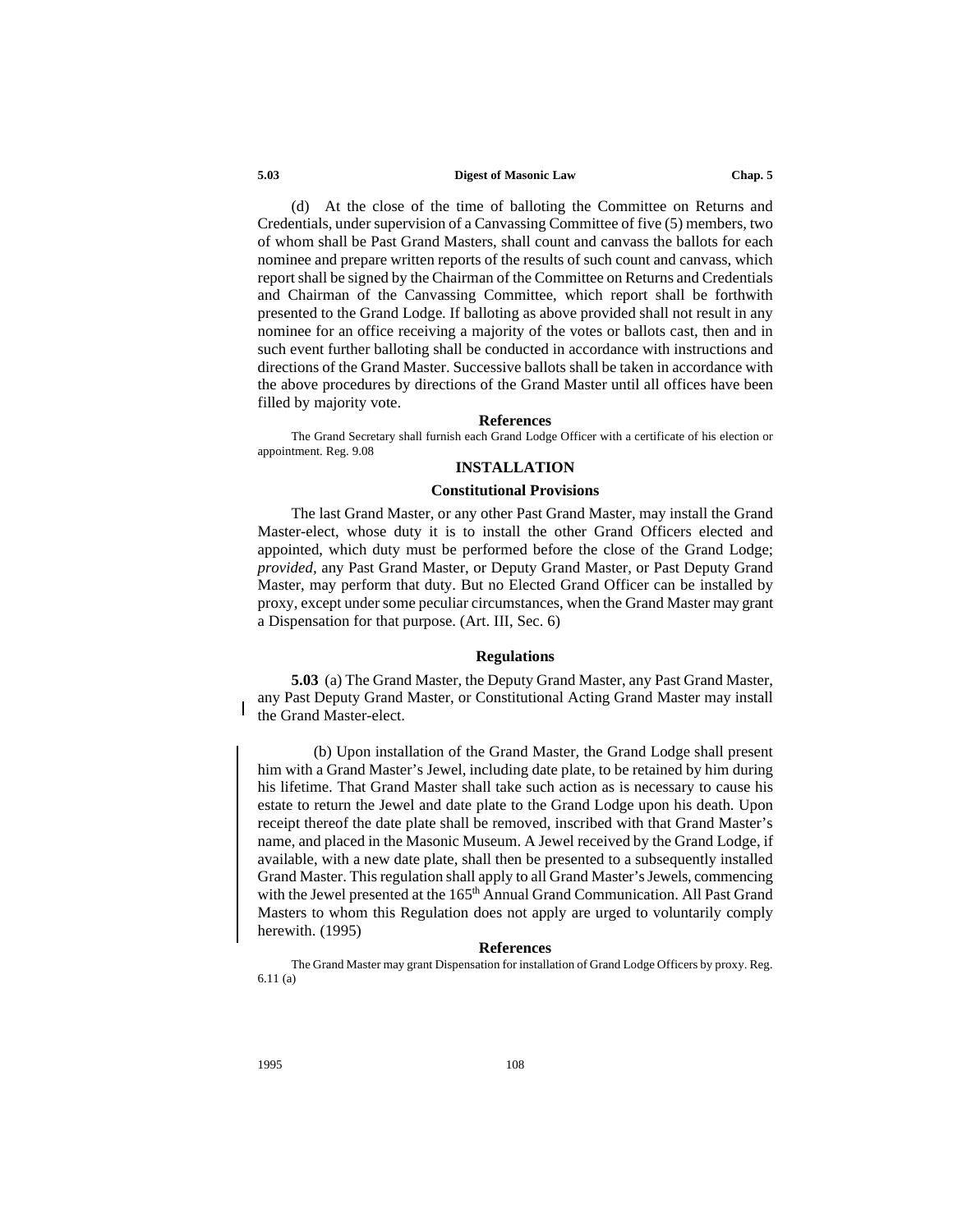# **GRAND HONORS**

# **Regulations**

**5.04** The Particular Lodges are required to receive the Official Visits of the Grand Master, the Deputy Grand Master, the Senior Grand Warden, the Junior Grand Warden, the Past Grand Masters, and District Deputy Grand Masters (in their own Districts) with Grand Honors, respect, and obedience. The Grand Treasurer, the Grand Secretary, Past Deputy Grand Masters, and Past Grand Wardens may be received as a courtesy. A regularly elected Worshipful Master is entitled to Grand Honors at time of installation. (None others, except those provided for by Regulation, are entitled to be received with Grand Honors. See Monitor.) (2002)

### **Rulings and Decisions**

Action of Grand Master in requiring written apology for discourtesies to District Deputy Grand Master on occasion of Official Visit was proper and in accord with requirements of Masonic Law. (1969 Proc. 58, 212)

# **TERM; RESIGNATION AND REMOVAL**

# **Constitutional Provisions**

All Grand Officers duly elected and installed shall continue in office one year, and until their successors in office are duly elected and installed. The Grand Master, the Deputy Grand Master, and the Grand Wardens cannot resign during the year for which they are elected and installed in office. (Art. III, Sec. 7)

## **Regulations**

**5.05** The Grand Master, the Deputy Grand Master, and the Grand Wardens cannot resign during their term of office and no other Grand Officer can resign except by permission of the Grand Lodge, or the Grand Master in recess.

**5.06** Repealed (1984)

**5.07** It shall be the duty of a District Deputy Grand Master, when unable or unwilling to attend to his duties as prescribed by Article VI, Section 5, of the Constitution, to resign his office, and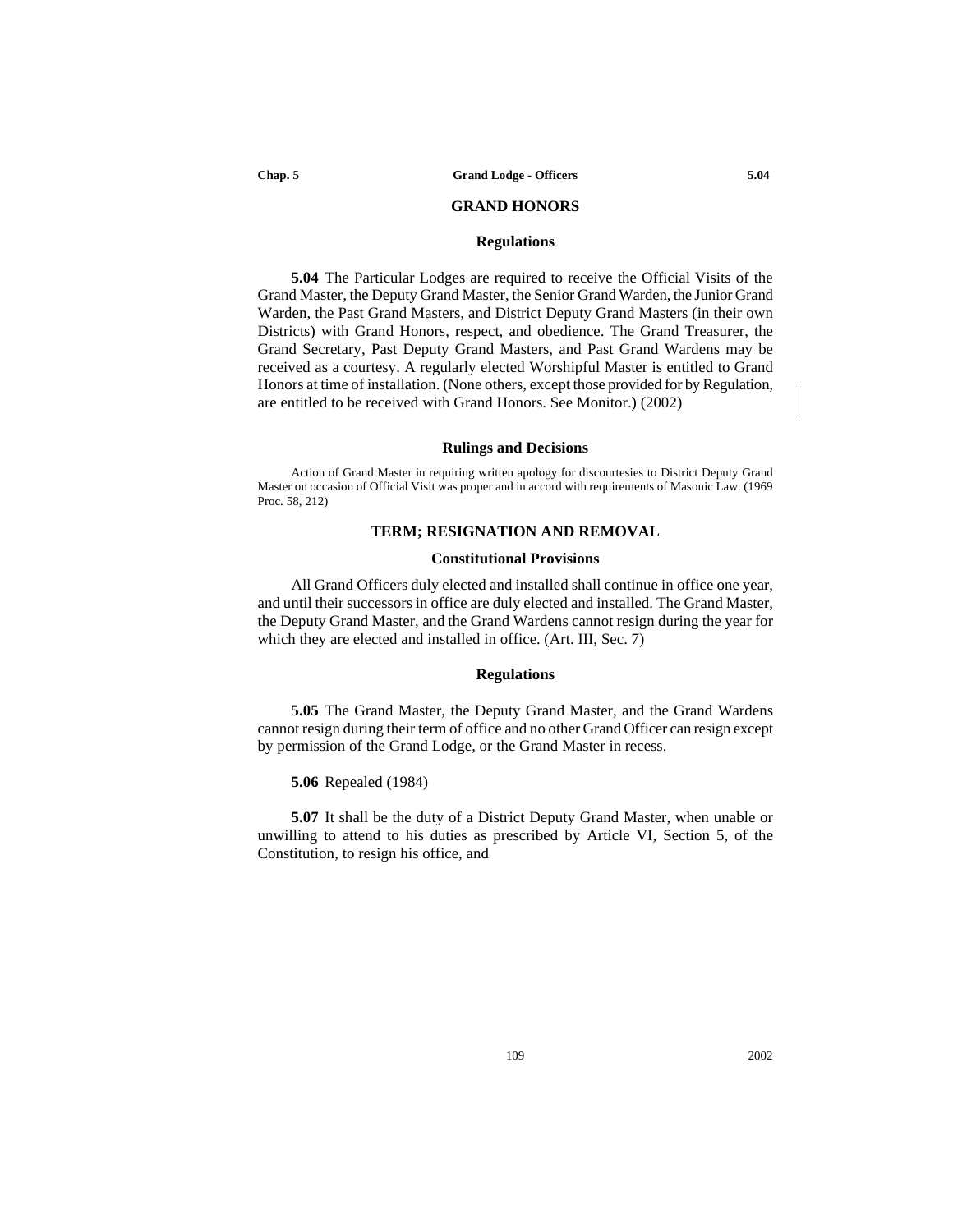upon such resignation, the Grand Master shall appoint another District Deputy Grand Master to fill such vacancy.

# **VACANCIES AND SUCCESSION IN OFFICE**

# **Constitutional Provisions**

In case of the death, incapacity, or inability from any other cause to perform the duties of the office of the Grand Master, the Deputy Grand Master, the Senior Grand Warden, and the Junior Grand Warden, the Junior Past Grand Master shall forthwith call and give notice of a meeting of all living Past Grand Masters to be held not less than ten (10) days nor more than fifteen (15) days after notice of such meeting at the time and place specified in such notice, and the Past Grand Masters in such meeting, shall, in such manner as they deem appropriate from among themselves fill all vacancies then existing in Elective Grand Lodge Offices and the officers so elected to fill such vacancies shall have all of the powers appertaining to the offices to which they have been designated to fill, and shall serve until their successors are elected and installed at the next Special or Annual Grand Communication, and the Past Grand Masters may, at such meeting, call a Special Communication of Grand Lodge for the purpose of filling by election the offices filled by selection of the Past Grand Masters. The Grand Master designated by the Past Grand Masters shall immediately, after such meeting of the Past Grand Masters, promptly proclaim and publish to the Particular Lodges the actions of the Past Grand Masters. (Art. VI, Sec. 13)

"And in case of his (Grand Master's) death, or incapacity for any cause, to perform the duties of his office, all the duties, powers, and prerogatives of the Grand Master devolve on the Deputy Grand Master until the next Annual Communication." (Art. VI, Sec. 7 - Excerpt)

"and in case of death, removal, or inability from any other cause to perform the duties of the office of Grand Master and the Deputy Grand Master, the Senior Grand Warden succeeds to all the powers, rights, and prerogatives of the Grand Master. And in case of the death, removal, or inability from any cause to perform the duties of the office of the Grand Master, the Deputy Grand Master and the Senior Grand Warden, the Junior Grand Warden succeeds to all the powers, rights, and prerogatives of the Grand Master." (Art. VI, Sec. 8 **-** Excerpt)

When the Senior Grand Warden is not in the West, the Junior Grand Warden does not succeed to fill it, because his proper place is in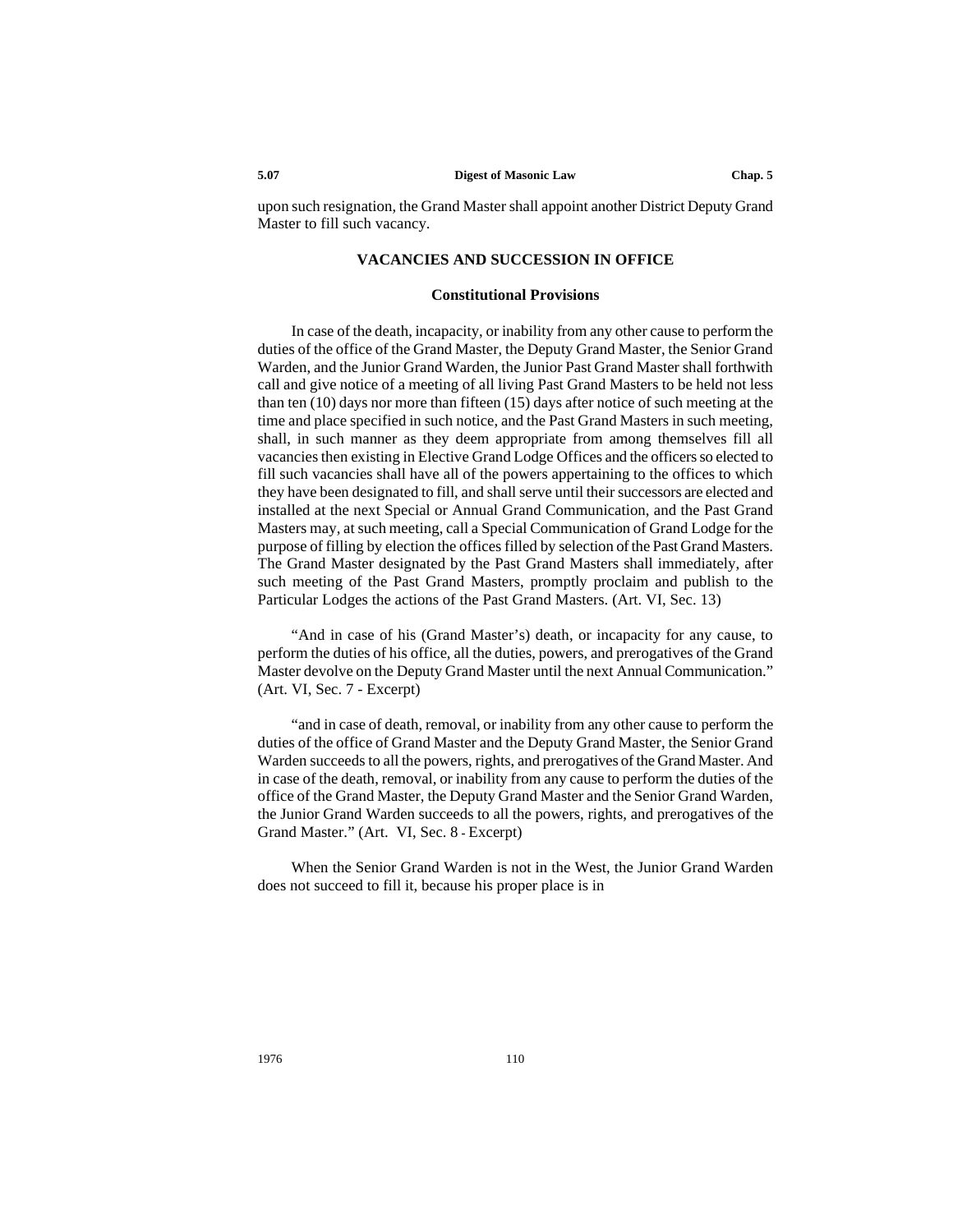the South; and the West must be filled by a pro tem appointment from time to time. (Art. IV, Sec. 4)

### **Regulations**

**5.08** The offices of Master, Grand Master, Deputy Grand Master, and District Deputy Grand Master are clearly incompatible with each other, and therefore, no two (2) of them can be held by an individual at one and the same time. If a Brother holding any of said offices accepts either of the others, such acceptance is a surrender of the office so held, and it at once becomes vacant.

**5.09** The office of Grand Master is never vacant, for succession being instanter, there is no interim.

A - Suspension of Grand Master for Inability or Incapacity.

In the event the Senior Grand Warden, the Junior Grand Warden, Grand Treasurer, and Grand Secretary, or any two or more of them, shall believe, for good cause or reason, that the Grand Master is unable or incapable of performing the duties of his office, they shall forthwith give written notice thereof to the Junior Past Grand Master of such belief and the cause or reason therefore. The Deputy Grand Master shall not be an initiating party in order to avoid the appearance of impropriety or a conflict of interest.

The Past Grand Master so notified in accordance with the above procedure shall call and give notice to the Grand Master and all Past Grand Masters of a meeting at a time and place specified in such notice and the reason therefore.

At the meeting of the Past Grand Masters, a majority of whom shall constitute a quorum, the Junior Past Grand Master, or in his absence the immediate past Junior Past Grand Master, or in the absence of both of them a Past Grand Master selected by those present, shall preside.

The Past Grand Masters shall determine whether or not the Grand Master is unable to perform the duties of his office and may receive such evidence and testimony, including any evidence offered by or in behalf of the Grand Master, as may seem to them necessary or appropriate to make such determination, a majority vote of those Past Grand Masters present being sufficient for such determination.

If the Past Grand Masters shall find and determine that the Grand Master is unable to perform his duties, they shall enter an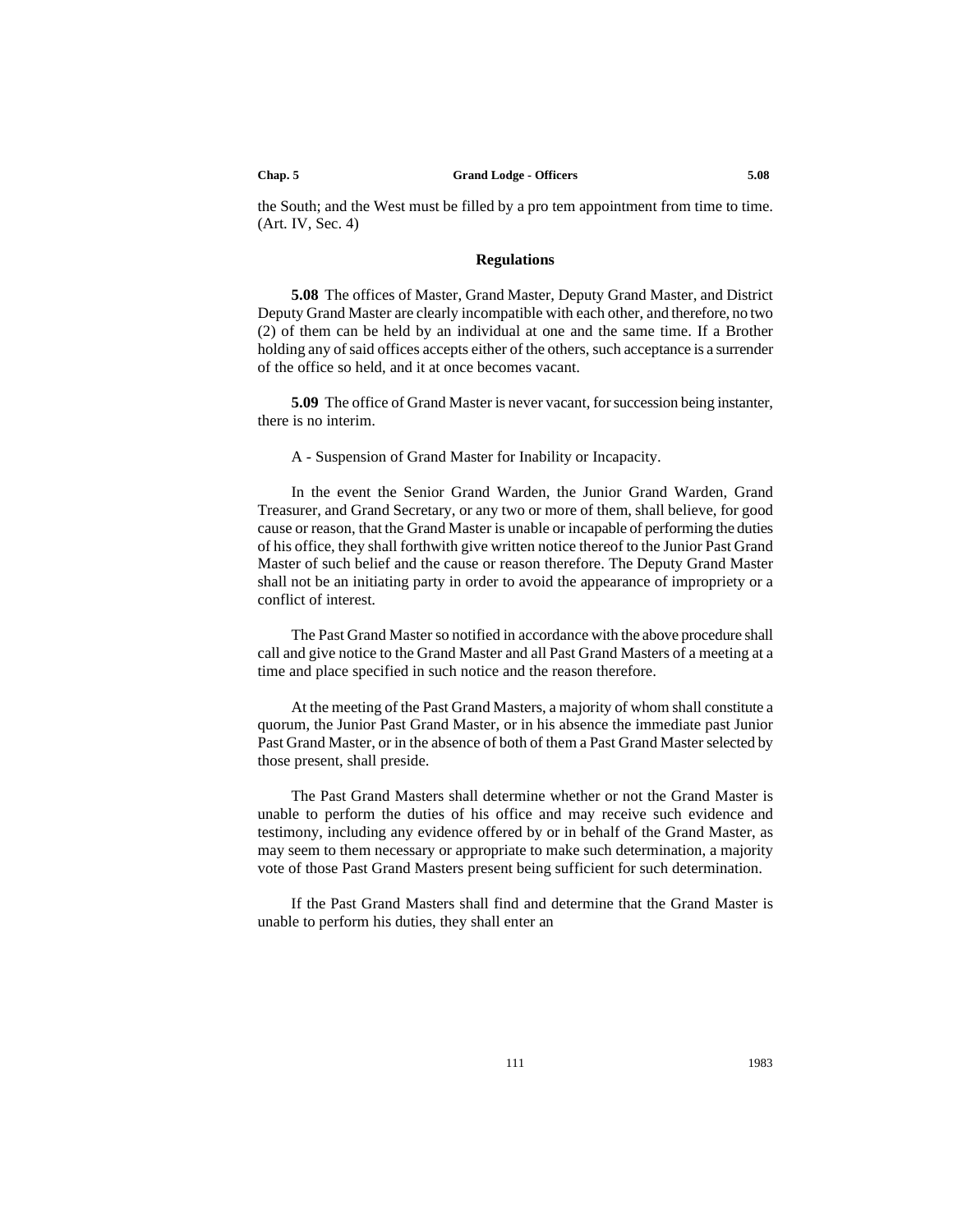#### **5.09 Digest of Masonic Law Chap. 5**

appropriate order of such determination signed by the presiding Past Grand Master and in said order shall direct that the Deputy Grand Master shall forthwith assume the duties of office of Grand Master.

A full and complete record of all proceedings, including testimony and evidence received at the meeting together with the order entered at such meeting, shall be filed in the office of the Grand Secretary and copy of the order delivered to the Deputy Grand Master and to the Grand Master.

B - Request by Grand Master for Assumption of Duties.

Upon receipt of a request from the Grand Master and a statement from him that he is able to assume the duties of his office, the presiding Past Grand Mastershall call a meeting of the Past Grand Masters to take such action as shall be appropriate in accordance with the same procedure established in Section A above for the suspension of the Grand Master, including an evidentiary hearing and order of determination in connection therewith.

C - Suspension or Removal of Other Elected Grand Lodge Officers.

In the event the Grand Master and two other Elected Grand Lodge Officers shall believe for good cause or reason that the Deputy Grand Master, Senior Grand Warden, Junior Grand Warden, Grand Treasurer, or the Grand Secretary is unable or incapable of performing the duties of his office, or should be removed for any other reason, including misconduct or violation of established Masonic principles, they shall forthwith give notice of such belief and the grounds therefore to all other Elected Grand Lodge Officers, including the officer whose conduct or capability is in question, and to all Past Grand Masters and of a meeting of said Grand Lodge Officers and Past Grand Masters at a time and place named and designated in said notice. At the meeting aforesaid, a majority of the Elected Grand Lodge Officers, exclusive of the officer whose conduct or capability is in question, and the Past Grand Masters present collectively shall constitute a quorum and the Grand Master, or in his absence the highest ranking Grand Lodge Officer present whose conduct or capability is not in question, shall preside.

Said Grand Lodge Officers and Past Grand Masters shall determine by collective majority vote whether or not the officer whose conduct or capability is in question is unable to perform the duties of his office or should be removed for reasons alleged and may receive such evidence and testimony, including any evidence offered for or in behalf of the officer whose conduct or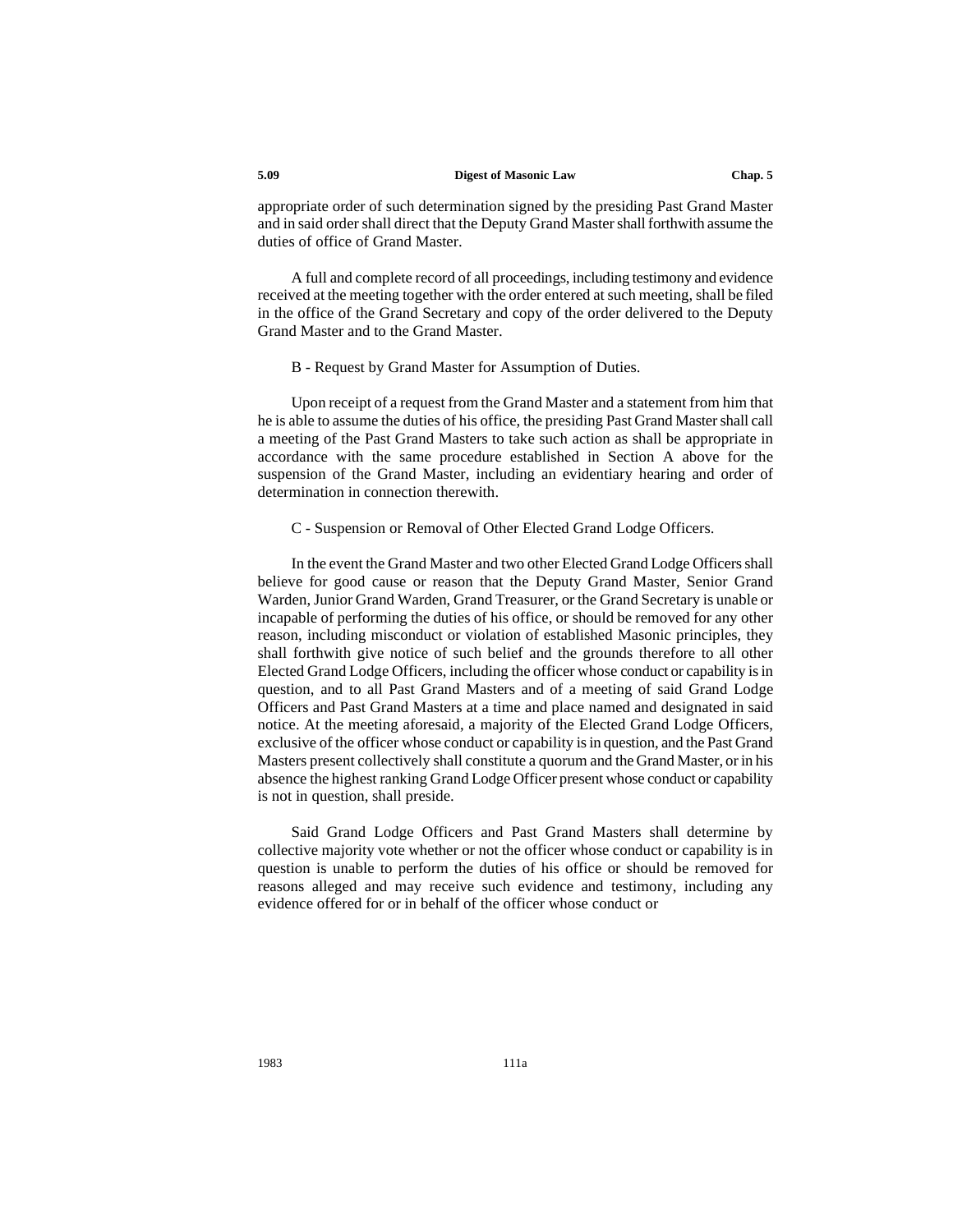capability is in question, as may be necessary or appropriate to make such determination.

If it shall be determined as aforesaid that the officer whose conduct or capability is in question is unable to perform the duties of his office or should be removed from office for reasons alleged, all participating in said decision shall subscribe to and sign an appropriate order of such determination which shall be filed in the office of the Grand Secretary and a copy delivered to the affected officer. Upon filing of such an order, the officer whose conduct or capability was in question shall stand suspended or removed from his office as set forth in said order and the Grand Master shall forthwith appoint a qualified Master Mason as acting officer to fill the vacancy created by the suspension or removal.

# D - Reinstatement of Suspended Elected Grand Lodge Officer

An officer suspended for incapacity may be reinstated by the Grand Master at such time as the Grand Master shall determine, with the concurrence of two other Elected Grand Lodge Officers, that the suspended officer is again capable of performing the duties of his office. The Grand Master shall have no power to reinstate an officer removed from office for misconduct.

The salary or compensation of an officer suspended for incapacity shall be continued during the period of his incapacity, but not beyond the Officer's term of office. An Officer removed for misconduct shall not be paid any compensation after such removal. (1983)

# **DISCIPLINE**

### **Constitutional Provisions**

"the Grand Master cannot be tried during his Grand Mastership, because no one can preside in his presence, but when the term for which he is elected and installed expires, he may be tried as provided by Grand Lodge Regulations for trial of past Elected Grand Lodge Officers, if charges and specifications be filed against him within one year after the expiration of his Grand Mastership." (1985) (Art. V, Sec. 2 **-** Excerpt)

## **Regulations**

**5.10** All Officers of the Grand Lodge, except the Grand Master, are subject to discipline by the Grand Lodge.

## **References**

As to Powers and Duties of Grand Lodge Officers, see: Grand Master: Chapter 6 Deputy Grand Master and Wardens: Chapter 7 Grand Treasurer: Chapter 8 Grand Secretary: Chapter 9